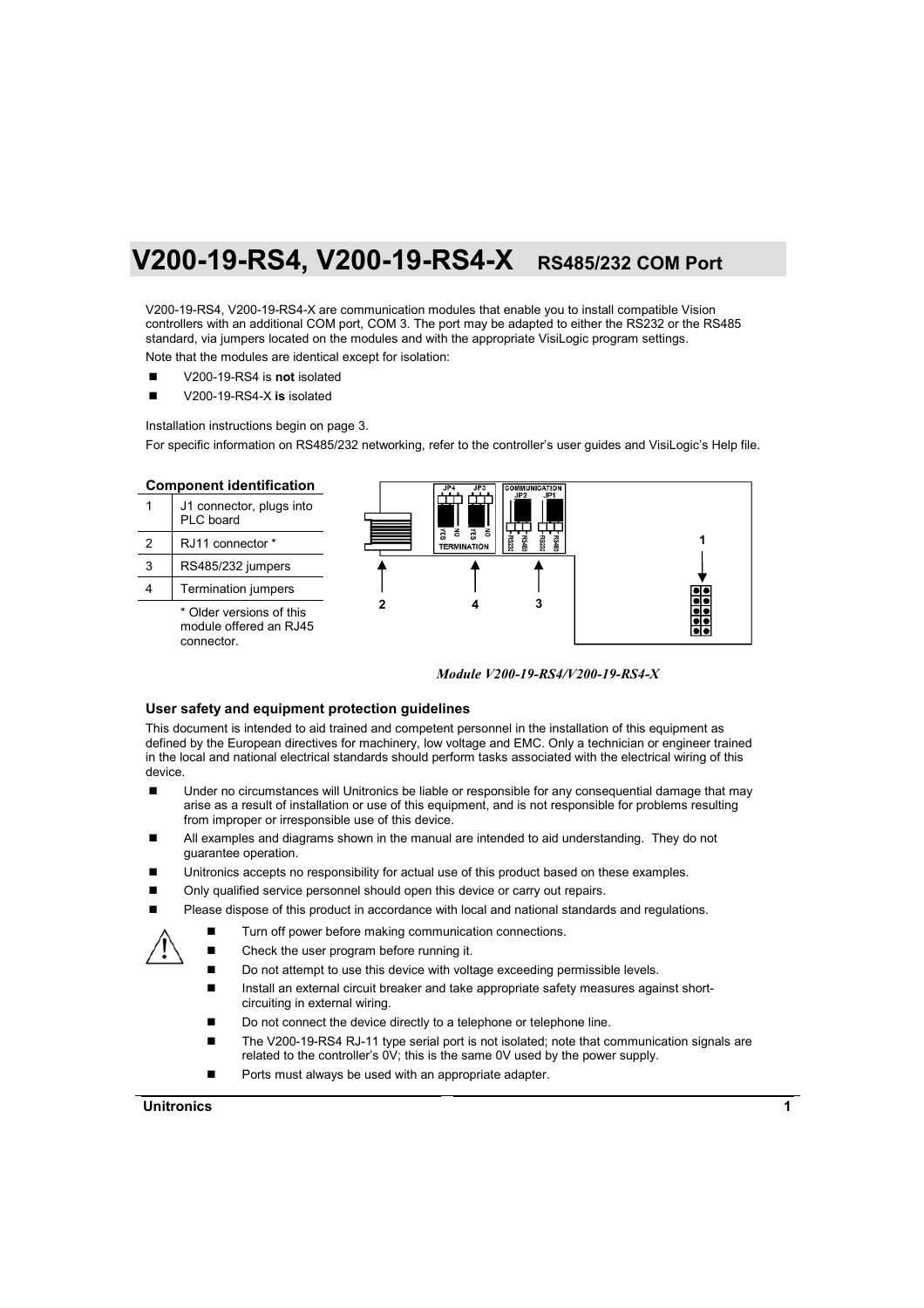## **V200-19-RS4, V200-19-RS4-X RS485/232 COM Port**



**Failure to comply with appropriate safety guidelines can result in severe personal injury or** property damage. Always exercise proper caution when working with electrical equipment.

Do not touch live wires.

Double-check all the wiring before turning on the power supply.

## **RS232**

#### **RS232 Connector Pin-out**

| Pin Number | Function     |       |  |
|------------|--------------|-------|--|
|            | DTR signal   |       |  |
| 2          | 0V reference |       |  |
| 3          | TxD signal   | Pin#1 |  |
|            | RxD signal   |       |  |
| 5          | 0V reference |       |  |
| 6          | DSR signal   |       |  |
|            |              |       |  |

Note that standard programming cables do not provide connection points for pins 1 and 6. In addition, note that when a port is adapted to RS485, Pin 1 (DTR) is used for signal A, and Pin 6 (DSR) signal is used for signal B as shown in the RS485 pinout.

#### **RS485 Wiring**

Note that when a port is set to RS485, you can switch between end devices using either RS232 and RS485 without changing jumper settings. To enable you to do this, do not use flow control signals DTR and DSR.



 Note that the V200-19-RS4 port is not isolated. If the controller is used with a non-isolated external device, avoid potential voltage that exceeds ± 10V. To avoid damaging the system, all non-isolated device ports should relate to the same ground signal.

- Caution Use shielded, twisted pair cables.
	- Minimize the stub (drop) length leading from each device to the bus.
	- Ideally, the main cable should be run in and out of the network device.
	- Do not cross positive (A) and negative (B) signals.

Positive terminals must be wired to positive, and negative terminals to negative.

#### **RS485 Connector Pin-out**

| Pin Number | Function       |  |
|------------|----------------|--|
|            | A signal (+)   |  |
| 2          | (RS232 signal) |  |
| 3          | (RS232 signal) |  |
|            | (RS232 signal) |  |
| 5          | (RS232 signal) |  |
| หิ         | B signal (-)   |  |



**2 Unitronics**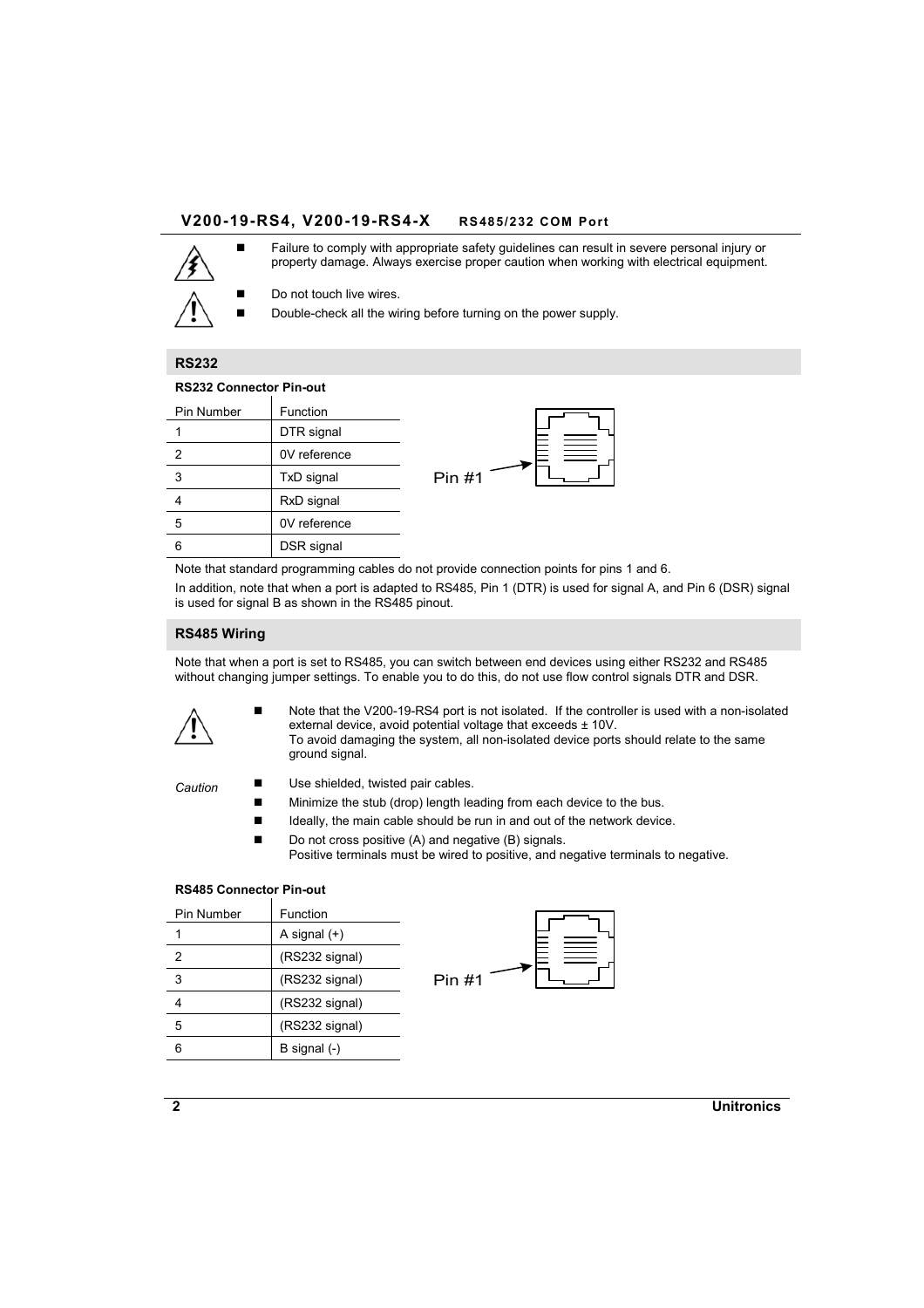#### <span id="page-2-0"></span>**RS485 Network Termination Settings**

The jumper settings shown below determine whether the controller can function as an end device in a RS485 network. Note that the factory default setting is ON. If the OPLC is not a network end device, set both jumpers to OFF.

## **RS232/RS485 Jumper Settings**

The tables below show how to set a specific jumper to change the functionality of the port.

To open the controller and access the jumpers, refer to the installation instructions below.

## **RS232/RS485 Jumper Settings**

| RƏZƏZIRƏ40Ə JUIIIDEI ƏBIIIIIYƏ |              |              |
|--------------------------------|--------------|--------------|
| To use as:                     | JP2.         | JP1.         |
| RS232                          | <b>RS232</b> | RS232        |
| RS485*                         | <b>RS485</b> | <b>RS485</b> |

## **RS485 Termination Settings**

| Termination                | JP4. | JP3 |
|----------------------------|------|-----|
| ON*                        | Yes  | Yes |
| OFF                        | No   | No  |
| * Default factory setting. |      |     |

**Installation Instructions** 

- Turn power off before opening the controller.
- If the controller has an installed Snap-in I/O module, remove it. Instructions are given in 'Removing a Snap-in Module' in your Vision model's Installation Guide.
- If the controller does not comprise a Snap-in I/O Module, ensure that the I/O connector cap is in place.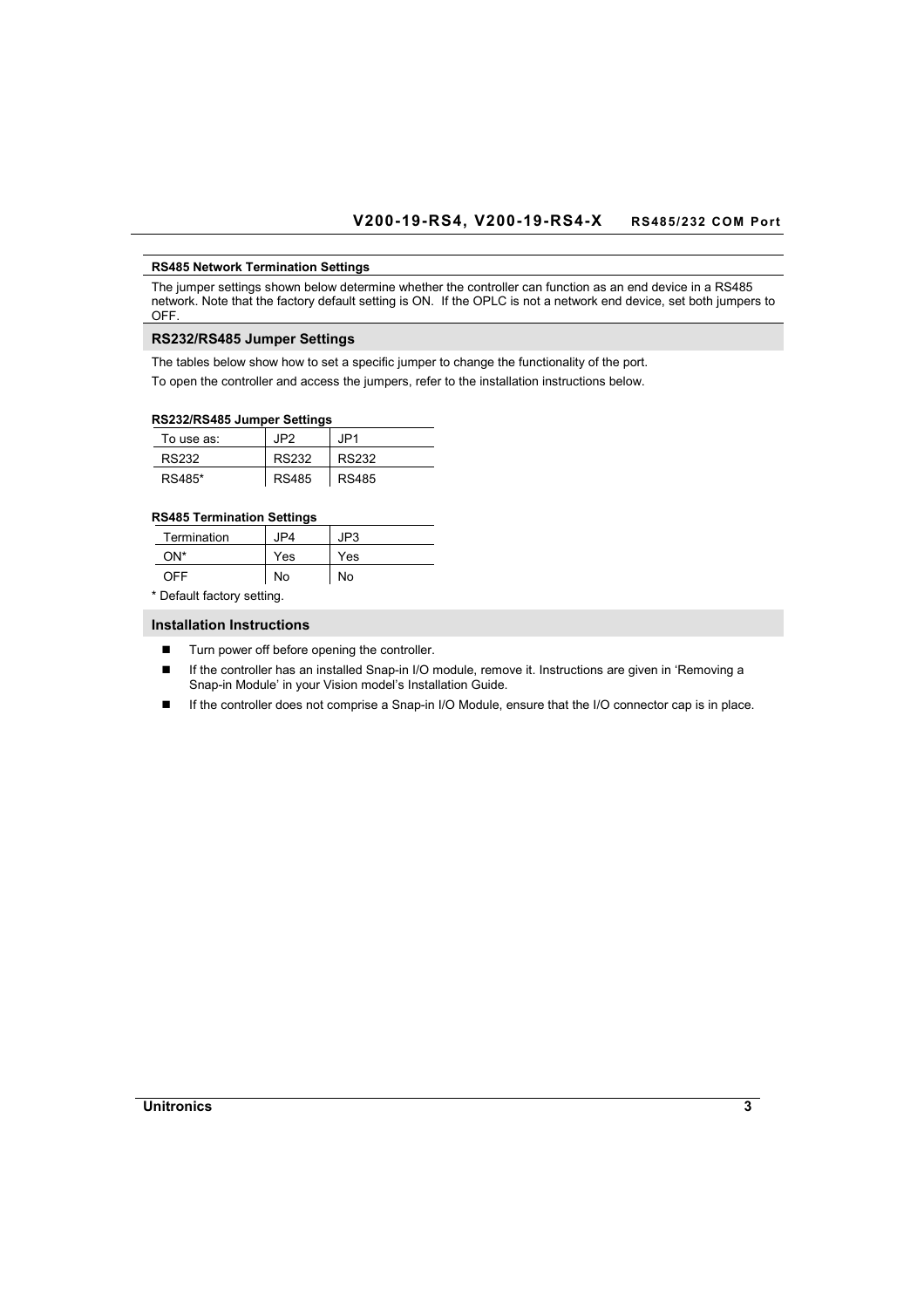#### <span id="page-3-0"></span>**V2xx, V5xx**

Note that the V2xx is shown for representational purposes.



*Figure 1. Opening the Controller* 

- 1. Open the OPLC according to the instructions given in your Vision model's Installation Guide.
- 2. The port's location, COM 3, is covered by plastic. Remove the plastic covering using a razor cutter to cut through the tabs shown in Figure 1.
- 3. Locate the J3 connector shown in Figure 2.
- 4. Install the module by placing the J1 connector (female) of the module onto the J3 connector (male) on the controller card as shown in Figure 3. Make sure that the connection is secure.
- 5. Close the controller by snapping the plastic cover back in its place. If the card is placed correctly, the cover will snap on easily.
- 6. If required, reinstall the Snap-in Module.



*Figure 2. Controller, Main PCB Board*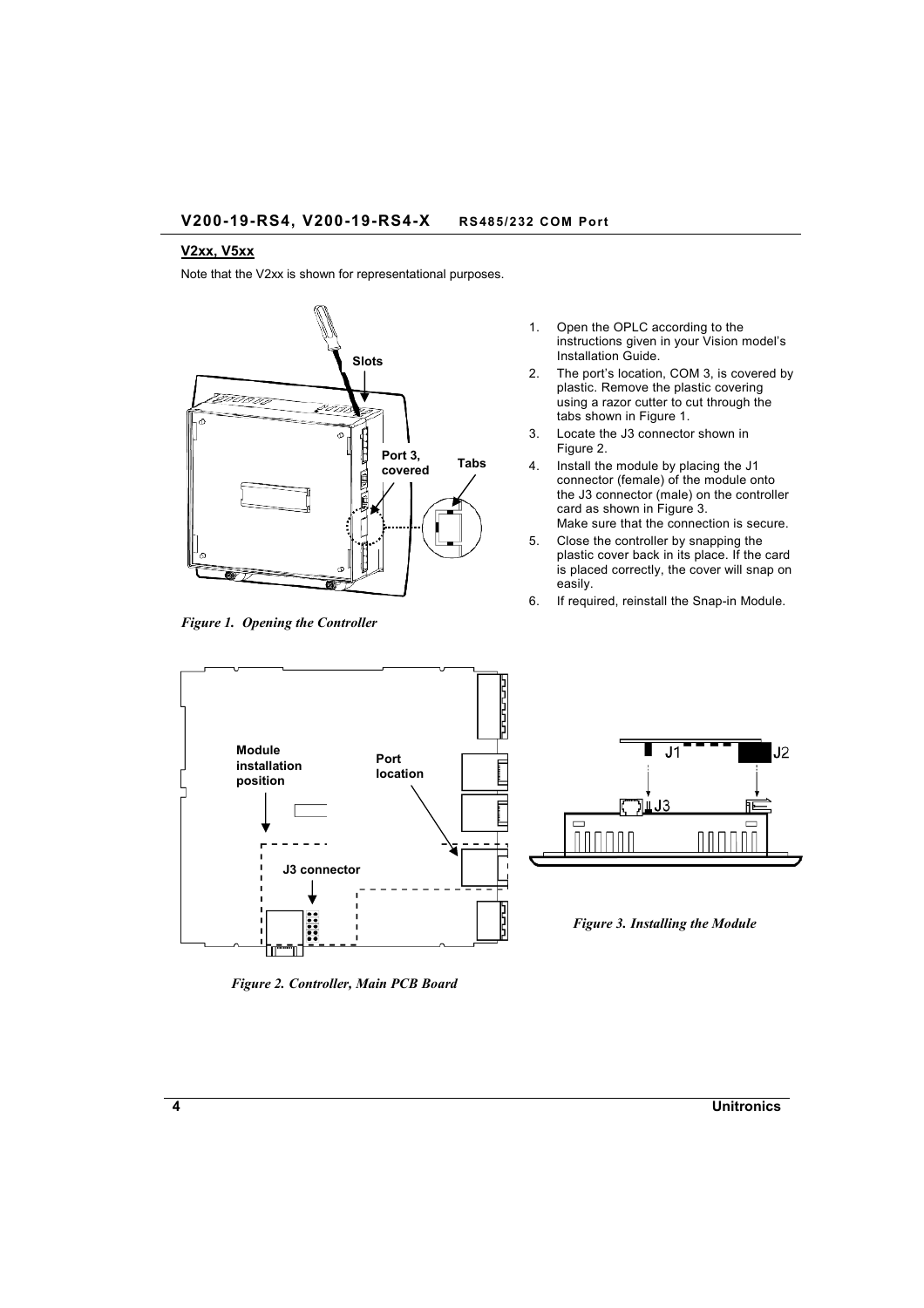# **V200-19-RS4, V200-19-RS4-X RS485/232 COM Port**

## **V1040**



*Figure 4. Communication Module Cover* 

#### **Notes**

- 1. If the I/O connector cap is in place, remove it.
	- 2. Open the communication module cover shown in Figure 4 .
	- 3. The port's location, COM 3, is covered by plastic. Remove the plastic covering using a razor cutter to cut through the tabs shown in [Figure 1.](#page-3-0)
	- 4. Install the module by lining up the module's connectors with those in the controller, and push it into place. See Notes below.
	- 5. Close the controller by snapping the plastic cover back in its place. If the card is placed correctly, the cover will snap on easily.
	- 6. If required, reinstall the Snap-in Module. If there is no Snap-in Module, replace the I/O connector cap.
- If your card was supplied with a single screw, and you are installing it in a V1040, after pushing the module into place, screw it into the hole that is located near the port.
- If your card was not supplied with a screw, check the revision number. Revisions previous to V200-19- RS4/X Rev B did not include a screw, and none is required.

*Caution* In this case, **do not fasten the module with a screw**.